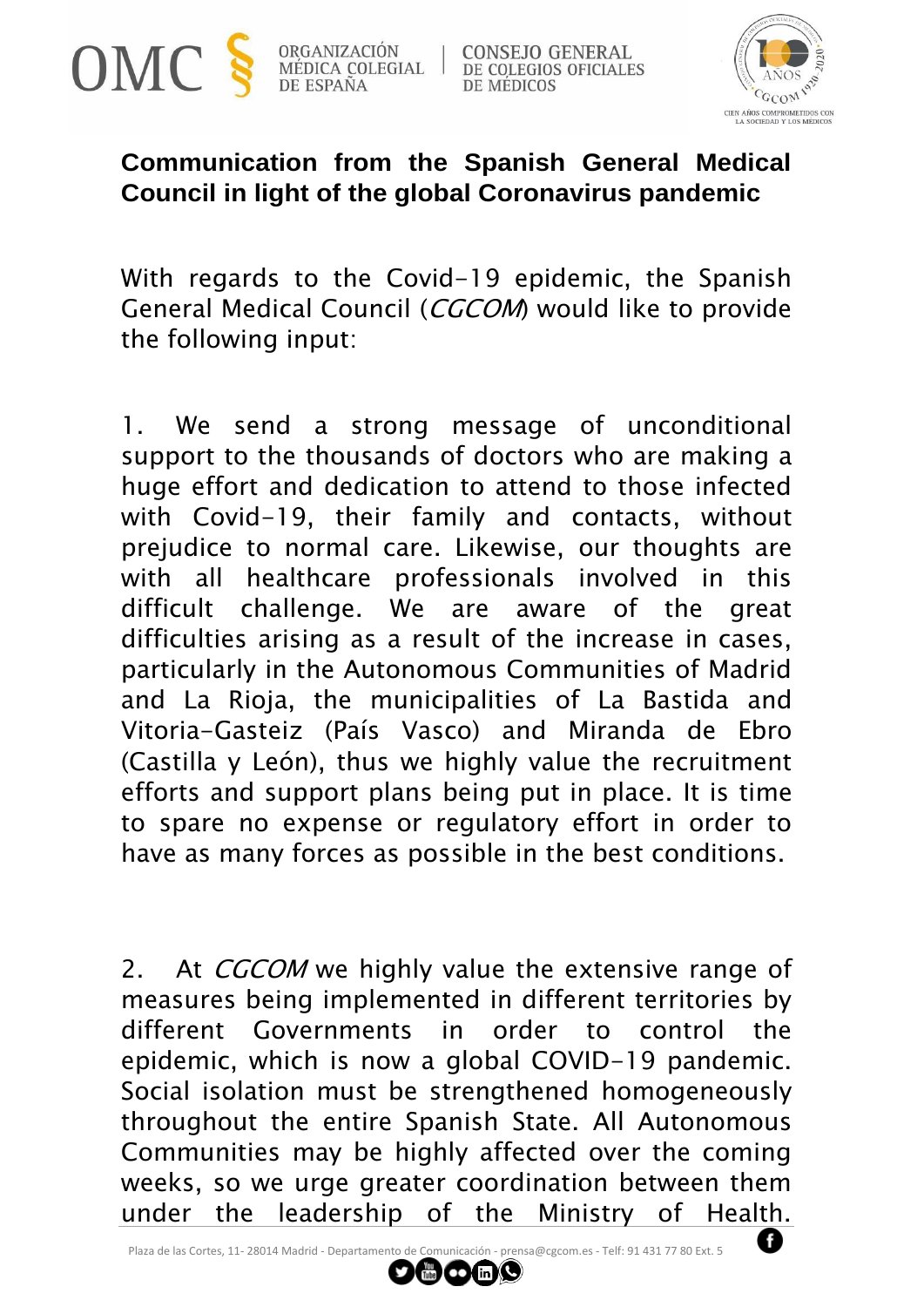

ORGANIZACIÓN MÉDICA COLEGIAL DE ESPAÑA

**CONSEJO GENERAL** DE COLEGIOS OFICIALES DE MÉDICOS



Particularly, we want to recognise the effort made to consider both quarantines and COVID-19 infections as professional contingencies.

3. We consider the protection of healthcare staff as a guarantor of public health. Shortage of personal protective equipment, masks, face protection, gowns and others must be avoided; healthcare authorities should actively assess that there are no shortages of supplies, as well as provide rapid channels of communication for healthcare professionals to warn of such shortages. In any case, we must not lower the level of safety of any protocol as a consequence of material supply shortages. Urgent measures must be taken to resolve this situation (increase in the production of essential healthcare products, involvement of other sectors such as the armed forces, civil protection, etc.) with sufficient purpose-orientated funding (financiación finalista) for Autonomous Communities.

4. All efforts, both budgetary and regulatory, must be devoted in order to be able to face the different present and medium-term scenarios, both for hiring staff and purchasing supplies, thus we consider the necessary inter-ministerial coordination to be appropriate. Improving diagnostic capabilities is of particular importance. The delay in obtaining PCR (polymerase chain reaction) or non-accessibility to it supposes enormous uncertainty for patients and workers and makes it difficult to contain the epidemic.

 $\mathbf{m}$  or  $\mathbf{n}$  (c)